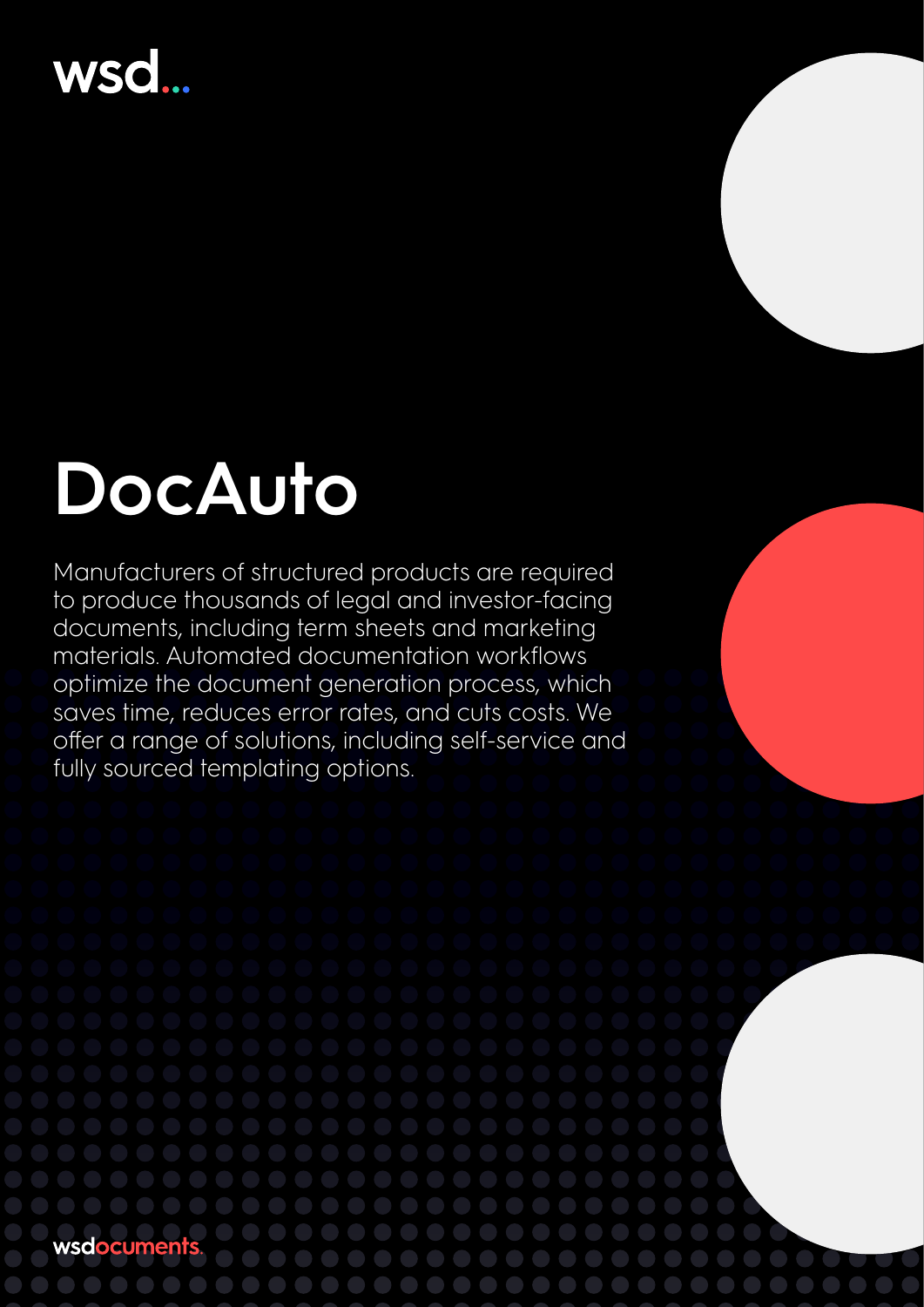- **Our solution •** Two service models: (1) self-service templating and (2) fully outsourced template creation and maintenance by dedicated staff, subject to contractual SLAs
	- **•** Data entry options via REST API (for flow trades) or a web-based form (for bespoke structures)
	- **•** Document generation in DOCX and PDF formats
	- **•** Multiple integration options: (1) standard PRIIP Cloud XML format, (2) IBT format or (3) custom client-side XML/JSON formats
	- **•** Multi-language drafting engine
	- **•** Integrated market data
	- **•** Common code libraries with modular design, which allow onboarding of new payoffs very quickly
	- **•** Daily regression testing at the UAT/PROD boundary and, optionally, in PROD for zeroerror code releases
	- **•** Workflow tool to coordinate multi-party document review and sign-offs
	- **•** Integrated SEC EDGAR filing capabilities
	- **•** Minimal vendor dependence as all document templates and related code may be exported into a standalone webapp
	- **•** Integration with Luma and Transparitrade multi-issuer platforms



You provide the product data to us automatically via REST API (for flow trades) or manually via a web UI (for bespoke trades). We validate the data and enrich it with market prices.



The data is merged with document templates for term sheet, final terms, and other required documents. The document generation engine uses state-of-theart code libraries to draft all relevant disclosure, including translations (if applicable).

**Step 1: Data Step 2: Template Step 3: Document Step 4: Review**

Documents are generated within seconds. Thanks to our solution's distributed architecture and load balancers, we can handle peak loads of ten or more documents per second.

If required, the documents are then forwarded to our Workflow tool for central tracking of review, comments and sign-off of documents, which can include the dissemination of the documents and related metadata via RegXchange and/or filing with regulators.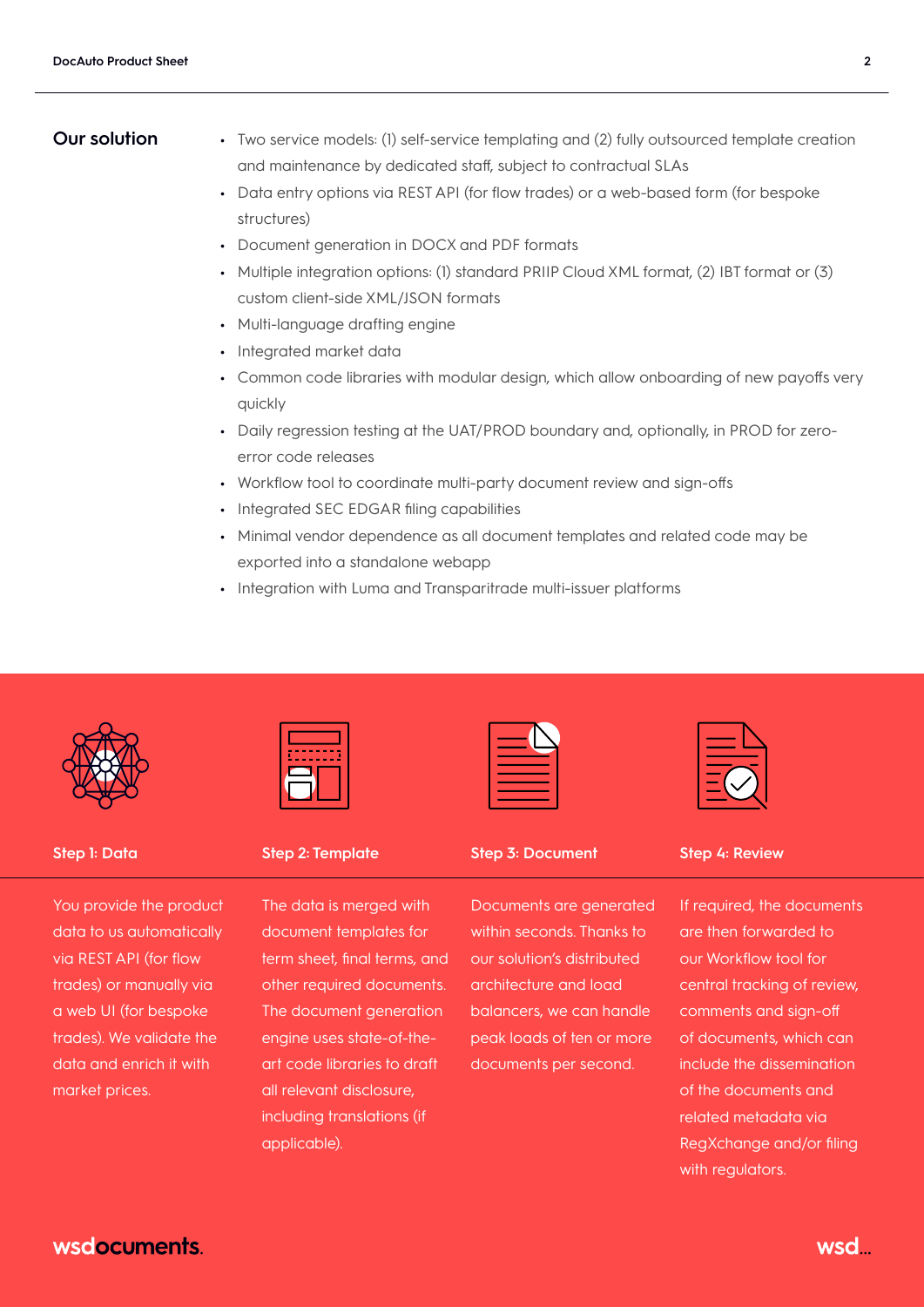## **Benefits Time savings**

- **•** Establish a robust STP issuance process
- **•** Serve RFQ platforms with term sheets created in real time

## **Higher accuracy**

- **•** Increase client satisfaction
- **•** Reduce compliance risks

## **Lower legal spend**

- **•** Cut back involvement of lawyers in drafting of deal documents
- **•** Convert variable cost legal opinions into a flat-fee service regardless of trade volumes

## **Headcount optimizations**

- **•** Allow staff to focus on revenue-generating activities
- **•** Convert employee headcount into a metered fully managed service

| Repository                                  |                 |                            | Home Edit MSRSP_723510 msbv - externalpb - ubs- physical - vanilla - digital - upper call - quanto - lookback - worst of (BEN) Term Sheet                                                                                                                                                                                                           |
|---------------------------------------------|-----------------|----------------------------|-----------------------------------------------------------------------------------------------------------------------------------------------------------------------------------------------------------------------------------------------------------------------------------------------------------------------------------------------------|
| Structures                                  |                 |                            |                                                                                                                                                                                                                                                                                                                                                     |
| + EMEA (OTC)<br>$\lambda$                   | Key trace terms | <b>Name</b>                | Value                                                                                                                                                                                                                                                                                                                                               |
| $+ ETP$<br>+ ETP DEV                        |                 | Coupon style               | None<br>$\mathbf{b} \mathbf{d}$                                                                                                                                                                                                                                                                                                                     |
| + ETP UAT Back-Up                           |                 |                            |                                                                                                                                                                                                                                                                                                                                                     |
| + Fixed Income                              |                 | Downside style             | Vanilla put<br>$\mathcal{L}_{\mathcal{A}}$                                                                                                                                                                                                                                                                                                          |
| + German RSP                                |                 |                            |                                                                                                                                                                                                                                                                                                                                                     |
| + Japan Dev                                 |                 | Upside style               | Digital<br>$\sim$                                                                                                                                                                                                                                                                                                                                   |
| $+$ Korea                                   |                 | Additional upside          | Upper call<br>$\mathbf{u}_i$                                                                                                                                                                                                                                                                                                                        |
| $-$ Modular<br>- Term Sheets                |                 |                            |                                                                                                                                                                                                                                                                                                                                                     |
| $+$ test ex                                 |                 | Early redemption feature   | Non-call<br>$\sim$                                                                                                                                                                                                                                                                                                                                  |
| + test msci - externalpb -                  |                 |                            |                                                                                                                                                                                                                                                                                                                                                     |
| + test msci - externalpb -                  |                 | Principal protection level |                                                                                                                                                                                                                                                                                                                                                     |
| + MSRSP_XS1554058138<br>$+$ fcn quanto mono |                 | Cap level                  |                                                                                                                                                                                                                                                                                                                                                     |
| - MSRSP_723510 msbv -                       |                 |                            |                                                                                                                                                                                                                                                                                                                                                     |
| - Documents                                 |                 | Quanto applies             | Yes $\boxed{\swarrow}$                                                                                                                                                                                                                                                                                                                              |
| CH-Termshee                                 |                 |                            |                                                                                                                                                                                                                                                                                                                                                     |
| 35ON Export                                 |                 | Lookback                   | Yes $\boxed{\swarrow}$                                                                                                                                                                                                                                                                                                                              |
| 35ON Underlyi<br>Pricing Supple             |                 | Lookback observation type  | Daily<br>v                                                                                                                                                                                                                                                                                                                                          |
| Term Sheet                                  |                 |                            |                                                                                                                                                                                                                                                                                                                                                     |
| Ch.~w.<br>$P2 - 2.5$<br>><br>$\epsilon$     |                 | Lookback period start date | 面<br>May 20, 2020                                                                                                                                                                                                                                                                                                                                   |
| Components                                  |                 |                            | $\begin{picture}(20,20) \put(0,0){\line(1,0){10}} \put(15,0){\line(1,0){10}} \put(15,0){\line(1,0){10}} \put(15,0){\line(1,0){10}} \put(15,0){\line(1,0){10}} \put(15,0){\line(1,0){10}} \put(15,0){\line(1,0){10}} \put(15,0){\line(1,0){10}} \put(15,0){\line(1,0){10}} \put(15,0){\line(1,0){10}} \put(15,0){\line(1,0){10}} \put(15,0){\line(1$ |
| Clauses<br>Live data                        |                 | Lookback period end date   | Aug 31, 2020                                                                                                                                                                                                                                                                                                                                        |
|                                             |                 | Business day convention    | Modified following<br>$\mathbf{v}$                                                                                                                                                                                                                                                                                                                  |
|                                             |                 |                            |                                                                                                                                                                                                                                                                                                                                                     |
| Indices                                     |                 | <b>Business days</b>       |                                                                                                                                                                                                                                                                                                                                                     |
| Edgar                                       |                 | Save                       | Cancel<br>Save and download<br>Save and workflow                                                                                                                                                                                                                                                                                                    |